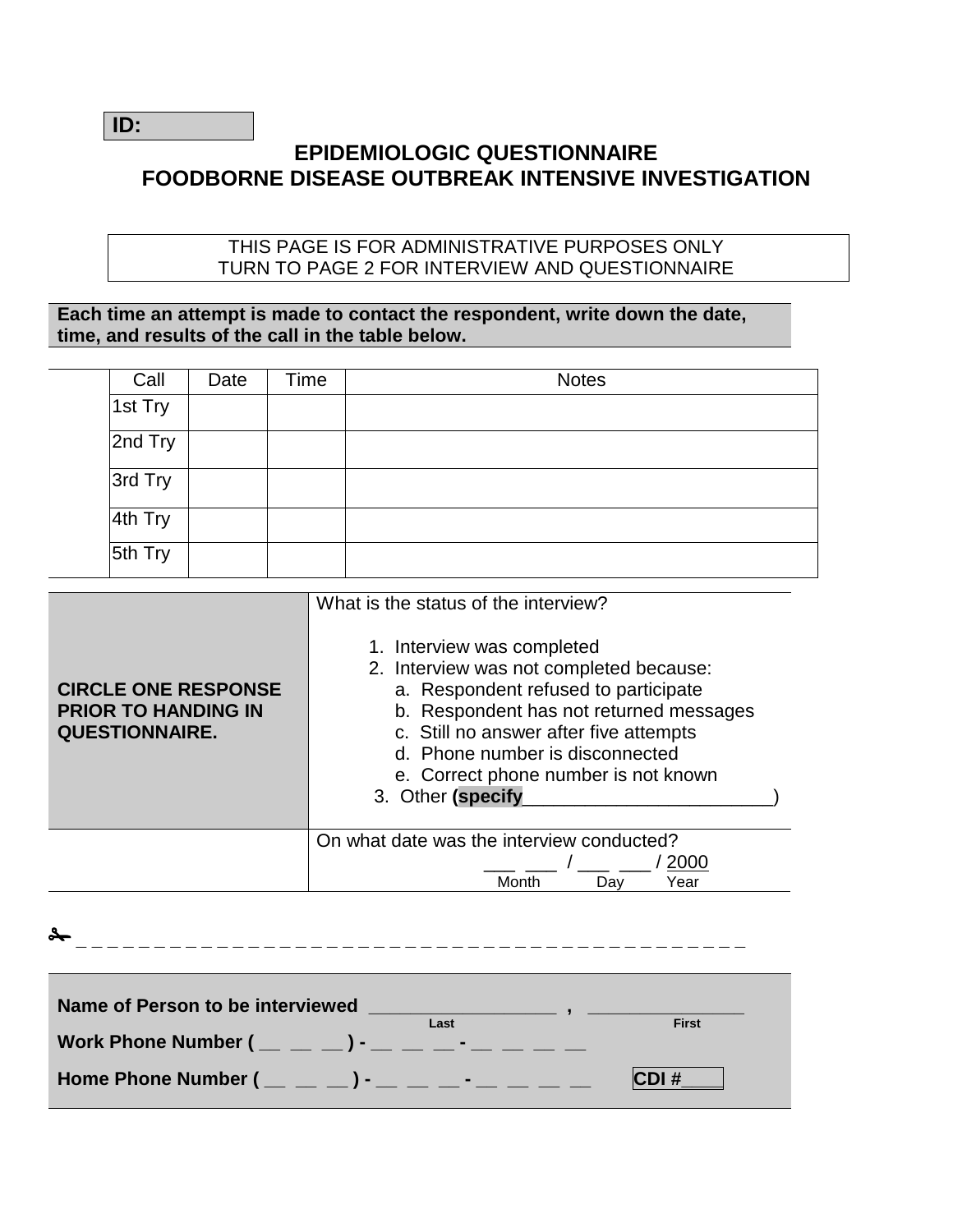# **SECTION A: INTRODUCTION AND SCREENING FOR ILLNESS**

| <b>INTRODUCE SELF</b>  |                                                                     |
|------------------------|---------------------------------------------------------------------|
|                        | Communicable Disease Program at the Chicago Department of           |
|                        | Health.                                                             |
| <b>WHY CALLING</b>     | We're following up on some cases of diarrheal illness that          |
|                        | occurred in people who attended an EVENT A at PLACE X in Chicago    |
|                        | on DATE Y.                                                          |
| <b>INFORMATION</b>     | I would like to ask you for some information related to the         |
| <b>NEEDED</b>          | meal at that event, and about any illness you may have had          |
|                        | following the event.                                                |
|                        |                                                                     |
| <b>USE OF</b>          | This may take 20-30 minutes to complete, but the                    |
| <b>INFORMATION</b>     | information you provide is essential to us finding out if there was |
|                        | something at the event that made people ill, and making sure that   |
|                        |                                                                     |
|                        | no other people are put at risk.                                    |
| <b>CONFIDENTIALITY</b> | The information you provide will be kept confidential.              |
|                        |                                                                     |

| Did you attend this event?<br>1. Yes<br>2. No $\Rightarrow$                                                                                                     | 1a | Did you eat or taste any food or drinks<br>from this event?<br>1. Yes GO TO QUESTION 3 BELOW<br>2. No DETERMINE IF CONTACTS ATTENDED                       |  |  |  |  |  |  |
|-----------------------------------------------------------------------------------------------------------------------------------------------------------------|----|------------------------------------------------------------------------------------------------------------------------------------------------------------|--|--|--|--|--|--|
| Were there other people who<br>went with you?<br>1. Yes $\Rightarrow$<br>2. No                                                                                  | 2a | FOR OTHER ATTENDEES, SPECIFY:<br>Name<br>Relationship Phone #<br>(if different)                                                                            |  |  |  |  |  |  |
|                                                                                                                                                                 |    | READ: We would like to talk to each of<br>these people about what they ate and if<br>they became ill. May I begin by getting<br>some information from you? |  |  |  |  |  |  |
| Did you experience any symptoms of illness at any time following the event?<br>1. Yes GO TO NEXT PAGE (ILLNESS SECTION)<br>2. No GO TO SECTION C (FOOD SECTION) |    |                                                                                                                                                            |  |  |  |  |  |  |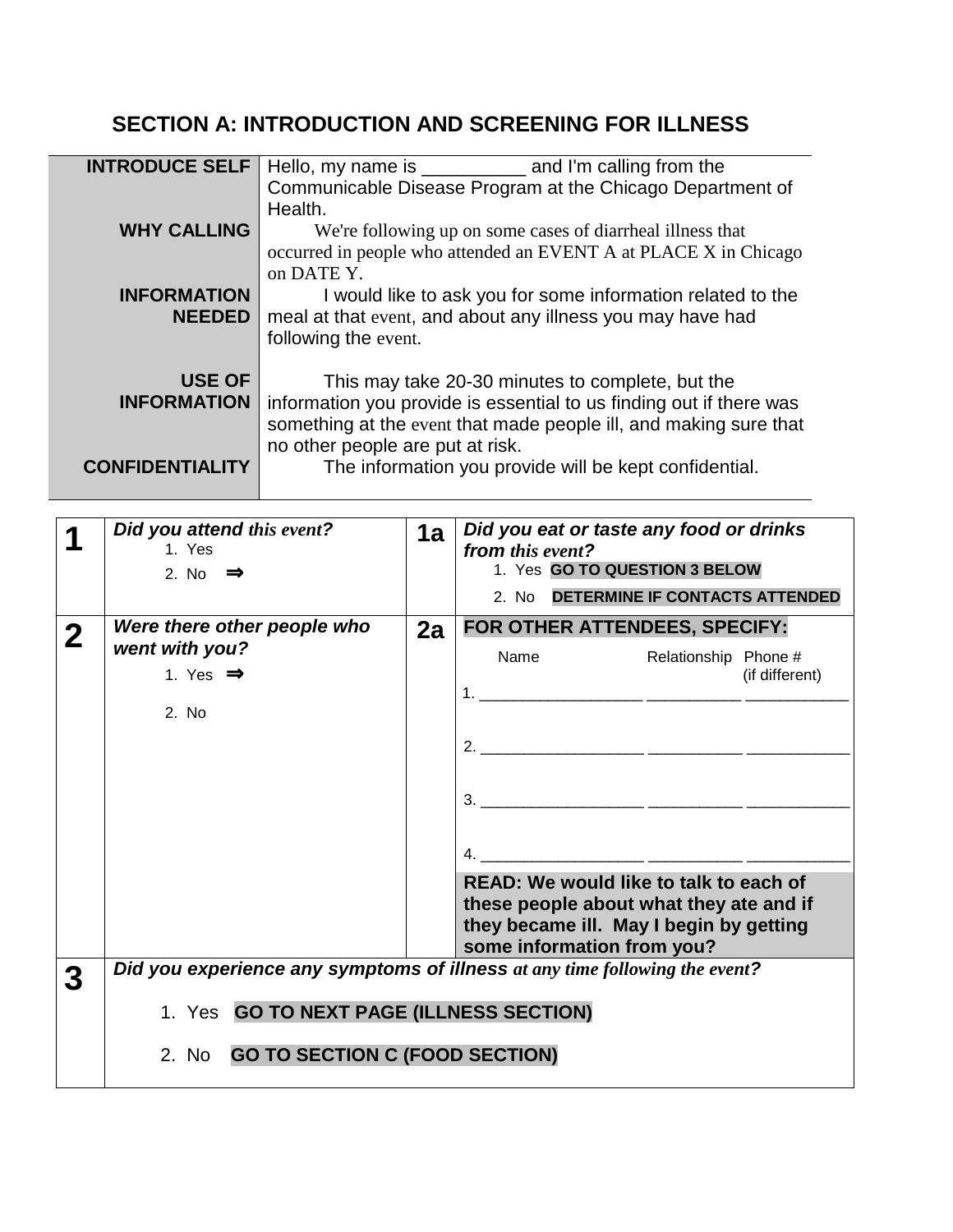|                         | <b>SECTION B: ILLNESS</b>                                       |    | <b>READ:</b>                                            |                |                                       |             |                                                           |                | I'd like you to take a moment and tell me about your illness. |                                       |                                                                |
|-------------------------|-----------------------------------------------------------------|----|---------------------------------------------------------|----------------|---------------------------------------|-------------|-----------------------------------------------------------|----------------|---------------------------------------------------------------|---------------------------------------|----------------------------------------------------------------|
| 1                       | What was the FIRST<br><b>SYMPTOM</b> you experienced?           |    |                                                         |                | $\Rightarrow$<br>First symptom(s)     |             | $\boldsymbol{2}$<br>On what day and time did<br>it BEGIN? |                |                                                               | AM<br>PM<br><b>TIME</b><br><b>DAY</b> |                                                                |
|                         | Did you have:                                                   |    | How would you<br>describe it?                           |                | On what day and time<br>did it begin? |             |                                                           |                | <b>How long</b><br>did it last?                               |                                       | At its worst, what<br>was the most:                            |
| 3 <sub>l</sub>          | <b>DIARRHEA</b> or<br>LOOSE STOOLS?                             | 3a | 1. Watery<br>2. Bloody<br>3. Mucoid                     | 3 <sub>b</sub> |                                       |             | AM                                                        | 3 <sub>c</sub> |                                                               | 3 <sub>d</sub>                        | STOOLS/24 Hrs.                                                 |
|                         | 1. YES $\implies$<br>2. NO                                      |    | 4. Looser than Normal<br>5. Other [SPECIFY]             |                | <b>DAY</b>                            | <b>TIME</b> | <b>PM</b>                                                 |                | <b>DAYS</b>                                                   |                                       |                                                                |
| $\overline{\mathbf{4}}$ | <b>VOMITING?</b><br>1. YES $\implies$                           |    |                                                         | 4 <sub>b</sub> | <b>DAY</b>                            | <b>TIME</b> | AM<br>PM                                                  | 4 <sub>c</sub> | <b>DAYS</b>                                                   | 4d                                    | TIMES/24 Hrs.                                                  |
| 5 <sub>l</sub>          | 2. NO<br>FEVER?                                                 |    |                                                         | 5 <sub>b</sub> |                                       |             | AM<br><b>PM</b>                                           | 5c             |                                                               | 5d                                    | <b>DEGREES</b>                                                 |
|                         | 1. YES $\implies$<br>2. NO                                      |    |                                                         |                | <b>DAY</b>                            | <b>TIME</b> |                                                           |                | <b>DAYS</b>                                                   |                                       | [If temp. not<br>measured, write N.M.]                         |
| 6                       | <b>NAUSEA?</b><br>1. YES $\Rightarrow$<br>2. NO                 | 6a | 1. Severe<br>2. Moderate<br>3. Mild<br>9. Don't know    |                |                                       |             |                                                           |                |                                                               |                                       |                                                                |
| $\overline{\mathbf{7}}$ | <b>ABDOMINAL</b><br><b>CRAMPS?</b><br>1. YES $\Rightarrow$      | 7a | 1. Severe<br>2. Moderate<br>3.<br>Mild<br>9. Don't know |                |                                       |             |                                                           |                |                                                               |                                       |                                                                |
| 8                       | 2. NO<br><b>MUSCLE</b><br><b>ACHES?</b><br>1. YES $\Rightarrow$ | 8a | 1. Severe<br>2. Moderate<br>3. Mild<br>9. Don't know    |                |                                       |             |                                                           |                |                                                               |                                       |                                                                |
| 9                       | 2. NO                                                           |    | Did you have ANY OTHER SYMPTOMS? $\Rightarrow$          | 10             |                                       |             |                                                           |                |                                                               |                                       | On what date did you feel that your health was back to normal? |
|                         | 1. YES [SPECIFY]<br>2. NO                                       |    |                                                         |                | Date                                  |             |                                                           |                | [If health still not normal, write STILL.]                    |                                       |                                                                |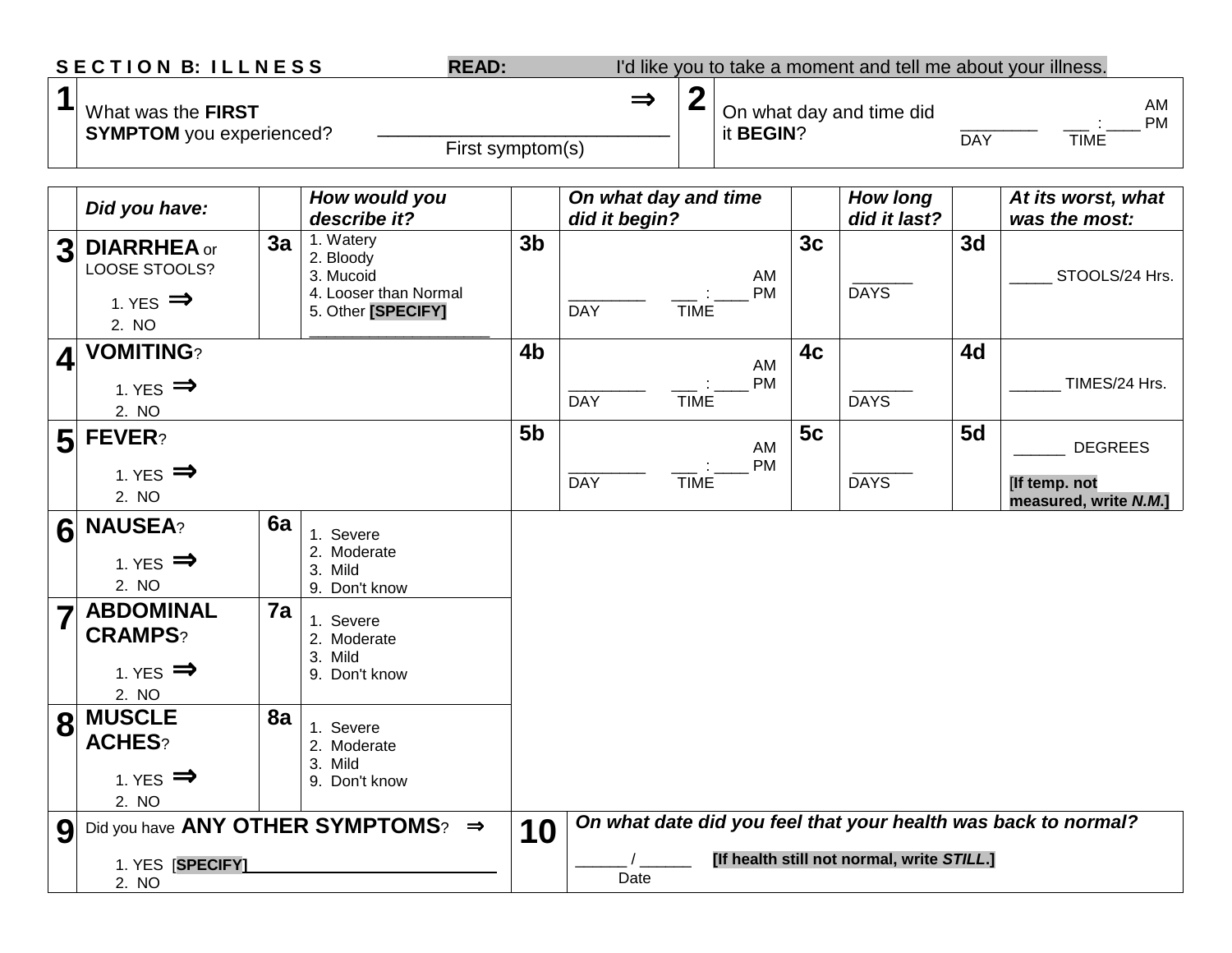|                                                                                       | Did you visit a:                                                       |     |      | Name and phone # of<br>hospital and/or provider? |                 | Did you stay overnight?                    |                 |     | Were you given<br><b>IV fluids?</b> |
|---------------------------------------------------------------------------------------|------------------------------------------------------------------------|-----|------|--------------------------------------------------|-----------------|--------------------------------------------|-----------------|-----|-------------------------------------|
| 11                                                                                    | <b>HOSPITAL or E.R.?</b><br>1. YES $\implies$<br>2. NO                 | 11a | Name | Phone #                                          | 11 <sub>b</sub> | 1. YES [SPECIFY]<br>Date admitted<br>2. NO | Date discharged | 11c | 1. YES<br>2. NO                     |
| 12                                                                                    | <b>DOCTOR'S OFFICE?</b><br>1. YES $\Rightarrow$<br>2. NO               |     | 12a  | Name                                             |                 | Phone #                                    |                 |     |                                     |
| 13                                                                                    | <b>OTHER MEDICAL</b><br><b>PROVIDER?</b><br>1. YES $\implies$<br>2. NO |     | 13a  | Name                                             |                 | Phone #                                    |                 |     |                                     |
| Where and when did you submit the<br>14a<br>14<br>$conacim\alpha(12)$<br>ARPAILIPLIAA |                                                                        |     |      |                                                  |                 |                                            | 14 <sub>b</sub> |     | <b>What were the results?</b>       |

| 14 | I Did you submit any SPECIMENS? | I та | specimen(s)?                                           | שיר ו |  |  |
|----|---------------------------------|------|--------------------------------------------------------|-------|--|--|
|    | 1. YES $\implies$               |      | Specimen type(s)<br>Doctor/Facility<br>Collection date |       |  |  |
|    | 2. NO                           |      |                                                        |       |  |  |

| 15 | Were you PRESCRIBED any<br>medications? | 15a | <b>What medications?</b> |
|----|-----------------------------------------|-----|--------------------------|
|    | 1. YES $\implies$<br>-NO                |     |                          |

| 16 | How limited were your normal<br>activities?                     | Did you stay home from work (or school)?                                 |
|----|-----------------------------------------------------------------|--------------------------------------------------------------------------|
|    | 1. Very limited<br>2. Somewhat limited<br>3. Not limited at all | 1. YES [SPECIFY # DAYS MISSED:<br>2. NO<br>3. DOES NOT WORK OUTSIDE HOME |
|    |                                                                 |                                                                          |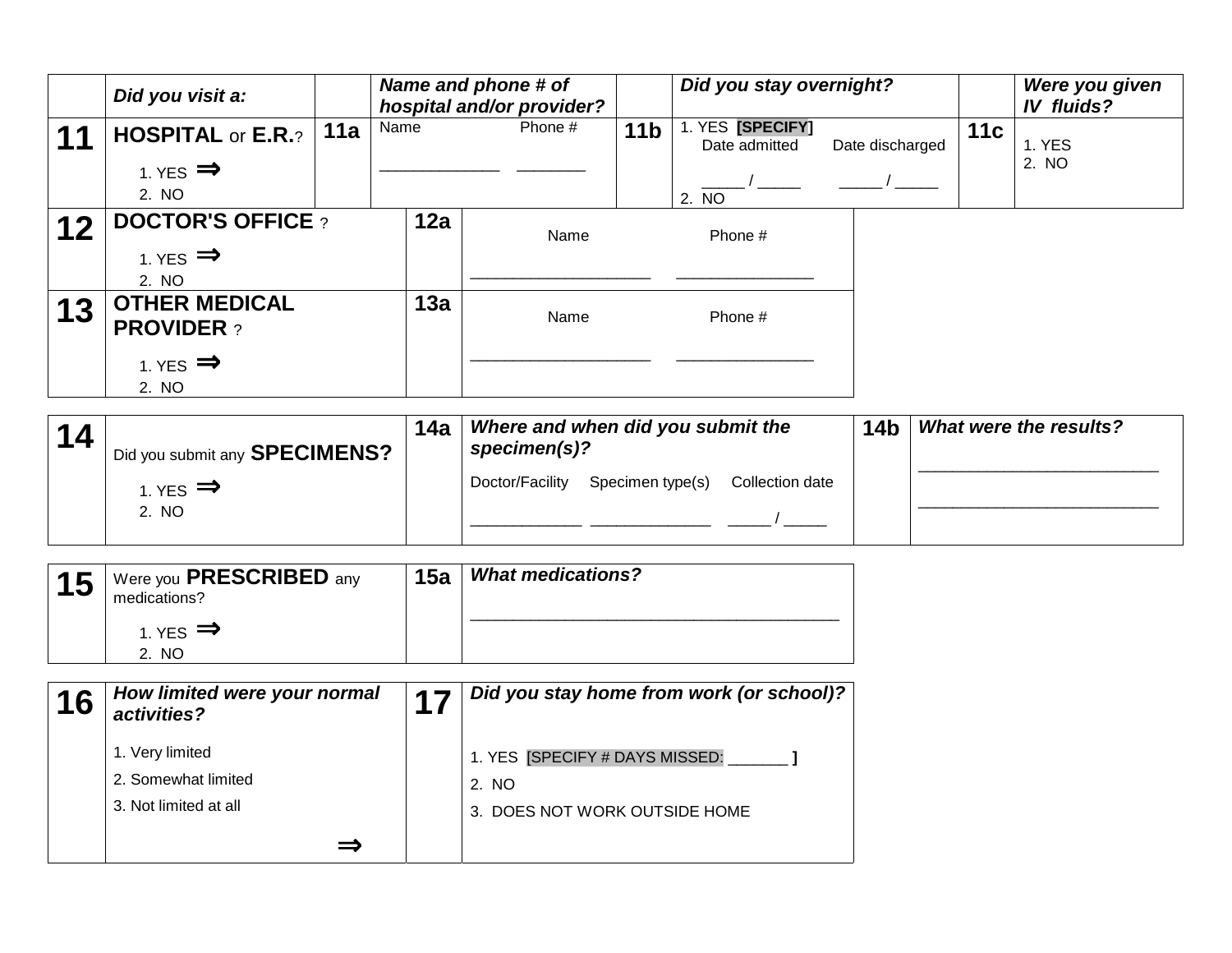## **18 OBTAIN INFORMATION BELOW FOR HOUSEHOLD CONTACTS AND OTHER ILL INDIVIDUALS KNOWN TO RESPONDENT Name, location, phone # Name, location, phone # necessary for SENSITIVE And A Name, location, phone # necessary for SENSITIVE<br>The contract of the contract of the contract of the contract of the contract of the contract on**

|             |     | <b>RELATIONSHIP</b> | ADDRESS | WAS<br>$\mathbf{A}\mathbf{T}$<br>EVENT? | $L$<br>OR<br>WELL |                      | OCCUPATION / SCHOOL / INSTITUTION   |                                          |              |  |
|-------------|-----|---------------------|---------|-----------------------------------------|-------------------|----------------------|-------------------------------------|------------------------------------------|--------------|--|
| <b>NAME</b> | AGE |                     |         |                                         |                   | ONSET<br><b>DATE</b> | <b>NAME OF</b><br><b>OCCUPATION</b> | NAME & LOCATION<br>OF<br>BUSINESS/SCHOOL | <b>PHONE</b> |  |
|             |     |                     |         |                                         |                   |                      |                                     |                                          |              |  |
|             |     |                     |         |                                         |                   |                      |                                     |                                          |              |  |
|             |     |                     |         |                                         |                   |                      |                                     |                                          |              |  |
|             |     |                     |         |                                         |                   |                      |                                     |                                          |              |  |
|             |     |                     |         |                                         |                   |                      |                                     |                                          |              |  |
|             |     |                     |         |                                         |                   |                      |                                     |                                          |              |  |
|             |     |                     |         |                                         |                   |                      |                                     |                                          |              |  |
|             |     |                     |         |                                         |                   |                      |                                     |                                          |              |  |
|             |     |                     |         |                                         |                   |                      |                                     |                                          |              |  |
|             |     |                     |         |                                         |                   |                      |                                     |                                          |              |  |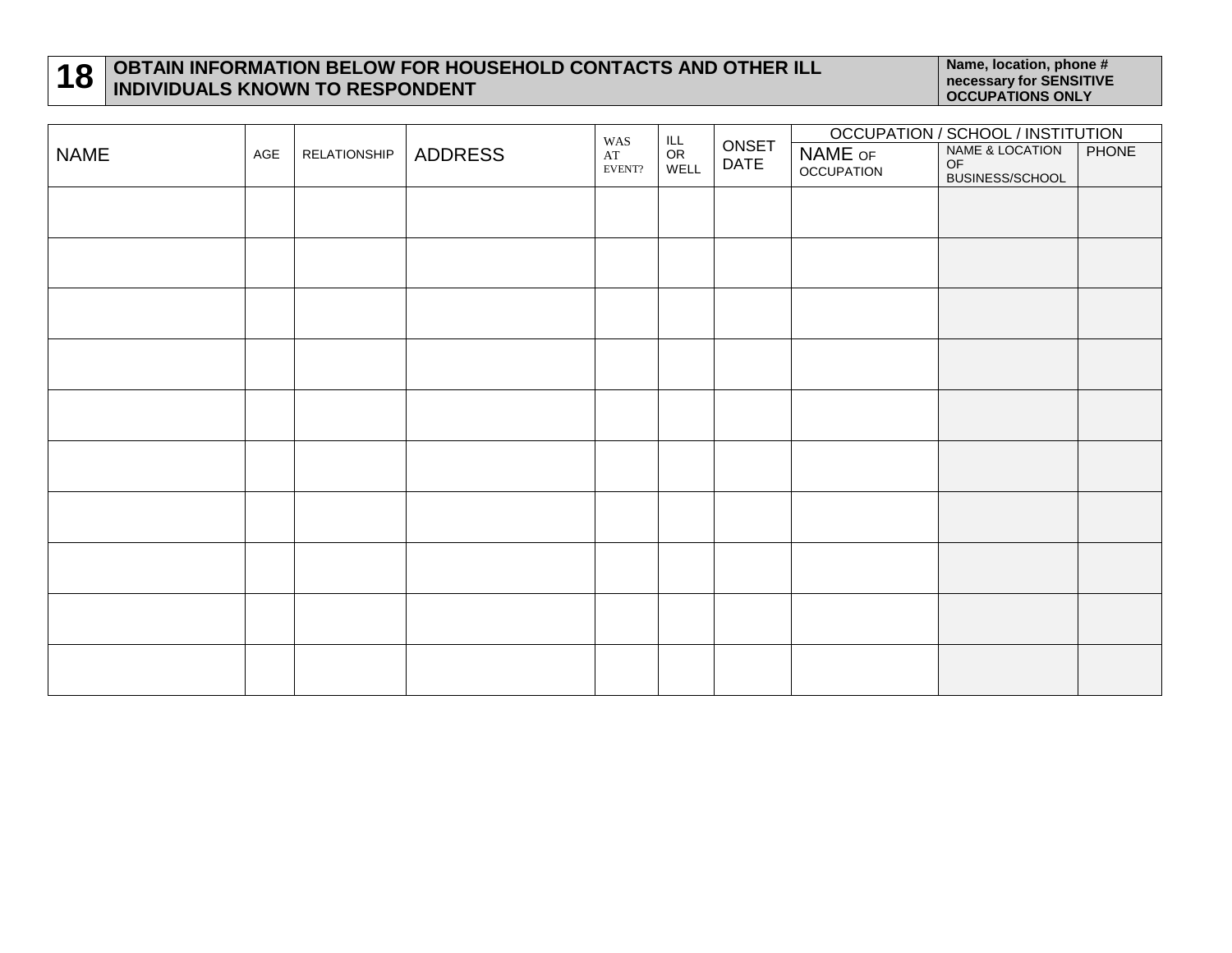|              | <b>SECTION C: FOOD HISTORY</b>                                                                                                       |           |                                                                                                                            |
|--------------|--------------------------------------------------------------------------------------------------------------------------------------|-----------|----------------------------------------------------------------------------------------------------------------------------|
| А            | What time did you arrive at the                                                                                                      |           |                                                                                                                            |
|              | event?                                                                                                                               |           |                                                                                                                            |
|              | AM<br>PM                                                                                                                             |           |                                                                                                                            |
|              | – : ——<br>TIME                                                                                                                       |           |                                                                                                                            |
| Β            | Did you have anything to eat or drink                                                                                                | <b>B1</b> | What time did you eat?                                                                                                     |
|              | while you were at the event?                                                                                                         |           | AM<br><b>PM</b>                                                                                                            |
|              | 1. Yes $\Rightarrow$                                                                                                                 |           | <b>TIME</b>                                                                                                                |
|              | 2. No<br>READ: Now I'd like to ask you about the foods you ate at the event. I'll ask you if you ate a particular food, and I'd like |           |                                                                                                                            |
|              |                                                                                                                                      |           | you tell me if you had even a very small amount of that food. For each of the foods you had, I'd like to have you estimate |
|              | how much of it you had.                                                                                                              |           |                                                                                                                            |
|              | Did you eat or taste any:                                                                                                            |           | How much did you have?                                                                                                     |
|              | There were two appetizers                                                                                                            |           |                                                                                                                            |
|              | Appetizer: <b>MINI PIZZA</b> (toast slice w/                                                                                         | 1a        |                                                                                                                            |
|              | tomato & cheese)                                                                                                                     |           | 1. One appetizer or less                                                                                                   |
|              | 1. Yes $\Rightarrow$                                                                                                                 |           | 2. More than one but less than five appetizers                                                                             |
|              | 2. No                                                                                                                                |           | 3. Five or more appetizers                                                                                                 |
|              | 9. Don't know                                                                                                                        |           | 9. Don't know                                                                                                              |
|              | Appetizer: SPINACH ROLL (wrapped                                                                                                     | 2a        |                                                                                                                            |
| $\mathbf{2}$ | in tortilla w/cream cheese)                                                                                                          |           | 1. One roll or less                                                                                                        |
|              |                                                                                                                                      |           | 2. More than one but less than five rolls                                                                                  |
|              | 1. Yes $\Rightarrow$                                                                                                                 |           | 3. Five or more rolls                                                                                                      |
|              | 2. No                                                                                                                                |           | 9. Don't know                                                                                                              |
|              | 9. Don't know                                                                                                                        |           |                                                                                                                            |
|              | There were two different kinds of pasta dishes                                                                                       |           |                                                                                                                            |
|              | <b>PENNE PASTA WITH</b>                                                                                                              | 3a        |                                                                                                                            |
|              | <b>MARINARA</b> (served hot w/tomato, olive                                                                                          |           | 1. One bite or less                                                                                                        |
|              | oil, garlic, onions, basil)                                                                                                          |           | 2. More than one bite but less than five forkfuls                                                                          |
|              | 1. Yes $\Rightarrow$                                                                                                                 |           | 3. Five or more forkfuls                                                                                                   |
|              | 2. No                                                                                                                                |           | 9. Don't know                                                                                                              |
|              | 9. Don't know                                                                                                                        |           |                                                                                                                            |
| 4            | <b>PASTA SALAD</b> (served cold w/pasta,                                                                                             | 4a        | 1. One bite or less                                                                                                        |
|              | zucchini, squash, carrots, broccoli, cauliflower)                                                                                    |           | 2. More than one bite but less than five forkfuls                                                                          |
|              | 1. Yes $\Rightarrow$                                                                                                                 |           | 3. Five or more forkfuls                                                                                                   |
|              | 2. No                                                                                                                                |           | 9. Don't know                                                                                                              |
|              | 9. Don't know                                                                                                                        |           |                                                                                                                            |
| 5            | <b>GRILLED CHICKEN KABAB</b>                                                                                                         | 5a        | 1. One bite or less                                                                                                        |
|              | (served on skewers)                                                                                                                  |           | 2. More than one bite but less than one skewer                                                                             |
|              | 1. Yes $\Rightarrow$                                                                                                                 |           | 3. One whole skewer                                                                                                        |
|              | 2. No                                                                                                                                |           | 4. More than one skewer                                                                                                    |
|              | 9. Don't know                                                                                                                        |           | 9. Don't know                                                                                                              |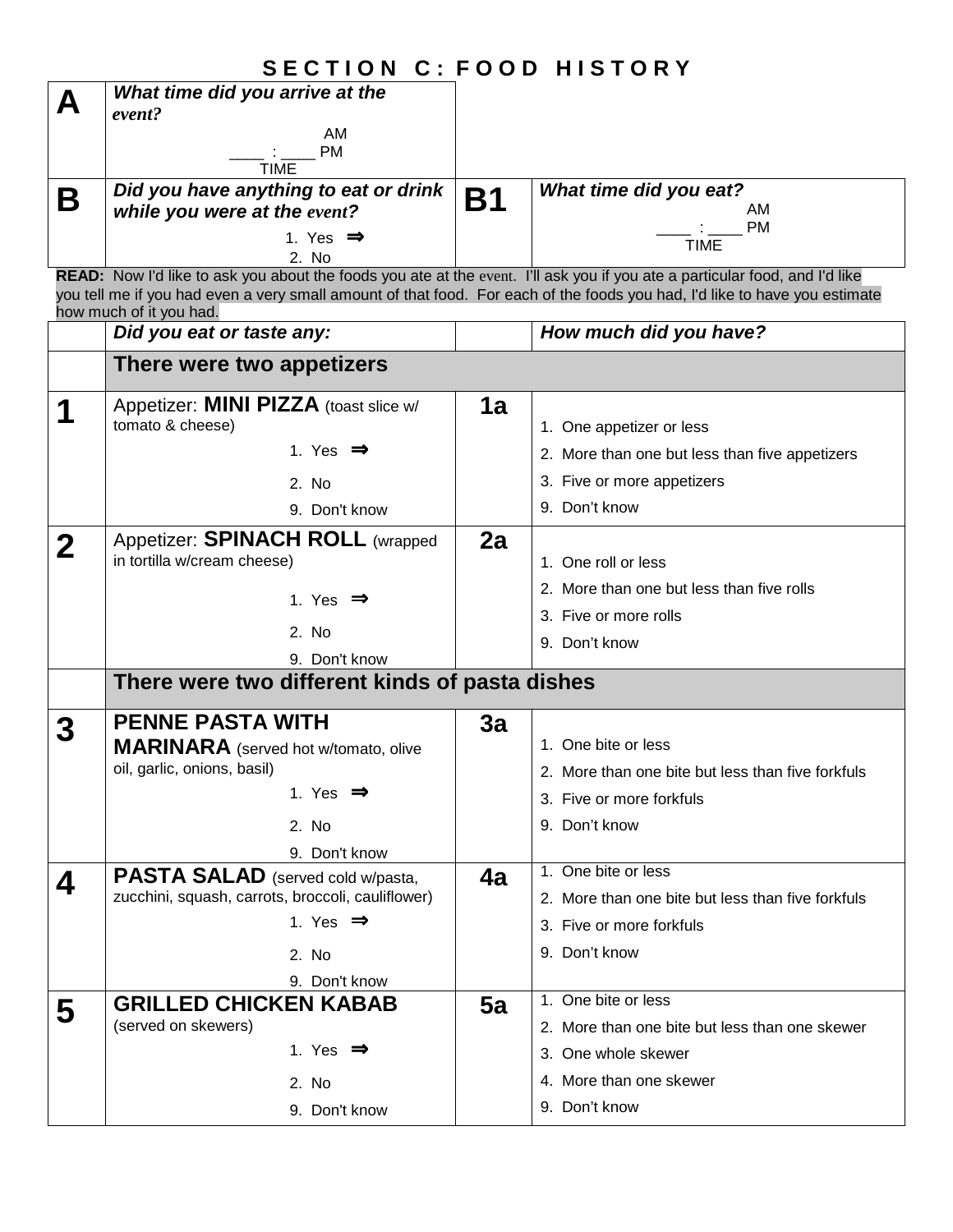| 6  | <b>FLOUR TORTILLA</b>                               | 6a  | 1. One tortilla or less                                                   |  |  |  |
|----|-----------------------------------------------------|-----|---------------------------------------------------------------------------|--|--|--|
|    | 1. Yes $\Rightarrow$                                |     | 2. More than one but less than five tortillas                             |  |  |  |
|    | 2. No                                               |     | 3. Five or more tortillas                                                 |  |  |  |
|    | 9. Don't know                                       |     | 9. Don't know                                                             |  |  |  |
|    | <b>FRENCH BREAD</b>                                 | 7a  | 1. Less than one slice                                                    |  |  |  |
| 7  | 1. Yes $\Rightarrow$                                |     | 2. One whole slice                                                        |  |  |  |
|    |                                                     |     | 3. More than one slice                                                    |  |  |  |
|    | 2. No                                               |     | 9. Don't know                                                             |  |  |  |
|    | 9. Don't know                                       |     | There was a fresh vegetable tray with three vegetables and dipping sauces |  |  |  |
|    |                                                     |     |                                                                           |  |  |  |
| 8  | <b>CELERY STALKS</b>                                | 8a  | 1. One stalk or less                                                      |  |  |  |
|    | 1. Yes $\implies$                                   |     | 2. More than one but less than five stalks                                |  |  |  |
|    | 2. No                                               |     | 3. Five or more stalks                                                    |  |  |  |
|    | 9. Don't know                                       |     | 9. Don't know                                                             |  |  |  |
| 9  | <b>CUCUMBER SLICES</b>                              | 9a  | 1. One slice or less                                                      |  |  |  |
|    | 1. Yes $\Rightarrow$                                |     | 2. More than one but less than five slices                                |  |  |  |
|    | 2. No                                               |     | 3. Five or more slices                                                    |  |  |  |
|    | 9. Don't know                                       |     | 9. Don't know                                                             |  |  |  |
| 10 | <b>FRESH RED PEPPERS</b>                            | 10a | 1. One slice or less                                                      |  |  |  |
|    | 1. Yes $\Rightarrow$                                |     | 2. More than one but less than five slices                                |  |  |  |
|    |                                                     |     | 3. Five or more slices                                                    |  |  |  |
|    |                                                     |     |                                                                           |  |  |  |
|    | 2. No<br>9. Don't know                              |     | 9. Don't know                                                             |  |  |  |
|    | (There were 2 kinds of dipping sauces)              |     | (Sauces were spooned onto plates)                                         |  |  |  |
|    | <b>RED-PEPPER SAUCE</b>                             | 11a | 1. One spoonful or less                                                   |  |  |  |
|    | 1. Yes $\Rightarrow$                                |     | 2. More than one but less than five spoonfuls                             |  |  |  |
|    |                                                     |     | 3. Five or more spoonfuls                                                 |  |  |  |
|    | 2. No                                               |     | 9. Don't know                                                             |  |  |  |
|    | 9. Don't know                                       |     | 1. One spoonful or less                                                   |  |  |  |
| 12 | <b>COCONUT-PEANUT SAUCE</b><br>1. Yes $\Rightarrow$ | 12a | 2. More than one but less than five spoonfuls                             |  |  |  |
|    |                                                     |     | 3. Five or more spoonfuls                                                 |  |  |  |
|    | 2. No                                               |     | 9. Don't know                                                             |  |  |  |
|    | 9. Don't know<br><b>ARTICHOKES</b>                  |     | 1. One petal (piece)                                                      |  |  |  |
| 13 | 1. Yes $\Rightarrow$                                | 13a | 2. More than one but less than five petals (pieces)                       |  |  |  |
|    | 2. No                                               |     | 3. Five or more petals (pieces)                                           |  |  |  |
|    | 9. Don't know                                       |     | 9. Don't know                                                             |  |  |  |
| 14 | <b>VINAGRETTE DIP-SAUCE (for</b>                    | 14a | 1. One spoonful or less                                                   |  |  |  |
|    | artichokes)                                         |     | 2. More than one but less than five spoonfuls                             |  |  |  |
|    | 1. Yes $\Rightarrow$                                |     | 3. Five or more spoonfuls                                                 |  |  |  |
|    | 2. No<br>9. Don't know                              |     | 9. Don't know                                                             |  |  |  |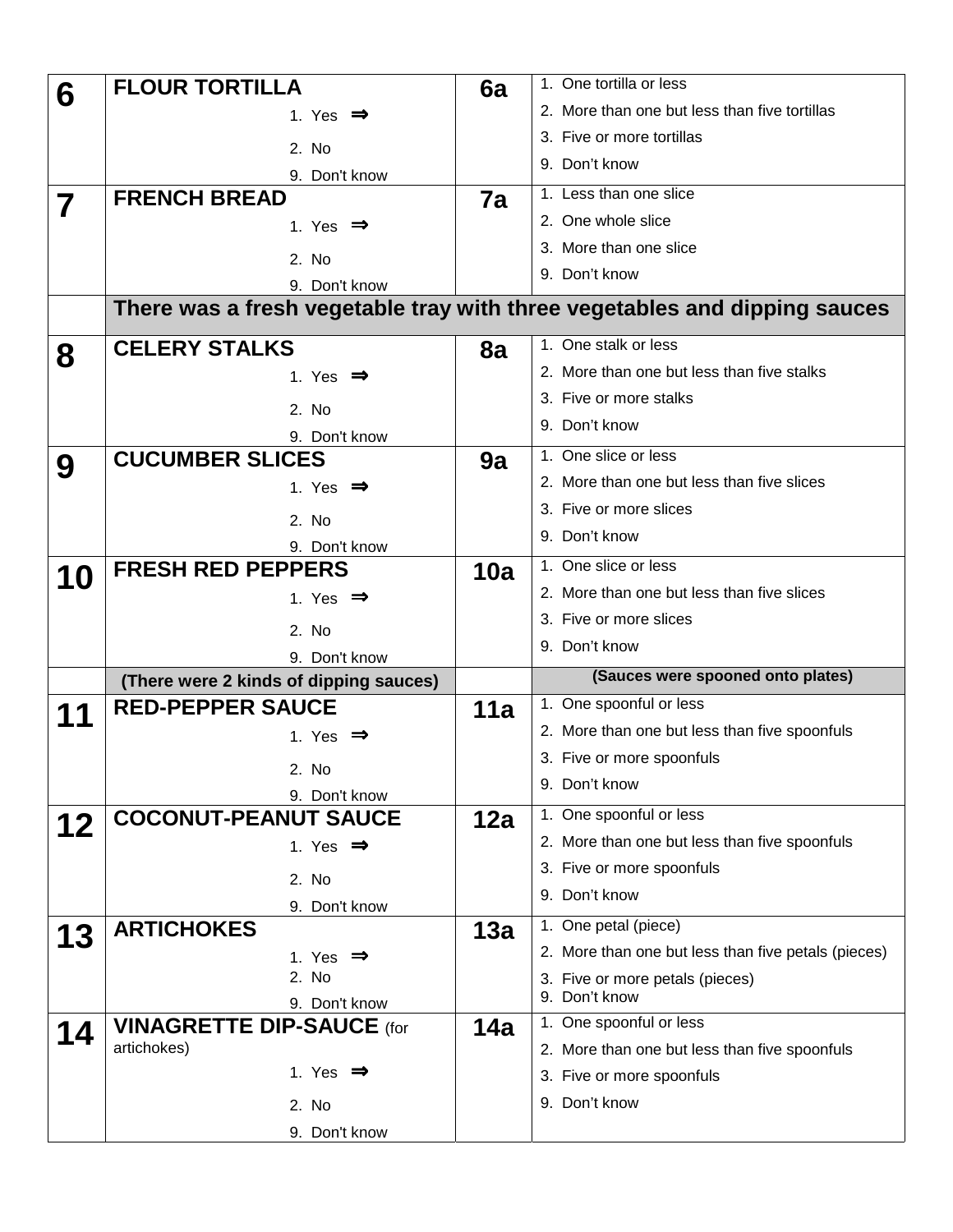| 15        | <b>BLACK BEAN SALSA (with corn and</b>                              | 15a | 1. One bite or less                           |  |  |  |
|-----------|---------------------------------------------------------------------|-----|-----------------------------------------------|--|--|--|
|           | tomatoes)                                                           |     | 2. More than one but less than five bites     |  |  |  |
|           | 1. Yes $\Rightarrow$                                                |     | 3. Five or more bites                         |  |  |  |
|           |                                                                     |     | 9. Don't know                                 |  |  |  |
|           | 2. No                                                               |     |                                               |  |  |  |
|           | 9. Don't know                                                       |     |                                               |  |  |  |
|           | There were several different fresh fruits                           |     |                                               |  |  |  |
| 16        | <b>WATERMELON</b>                                                   | 16a | 1. One wedge or less                          |  |  |  |
|           | 1. Yes $\Rightarrow$                                                |     | 2. More than one but less than five wedges    |  |  |  |
|           | 2. No                                                               |     | 3. Five or more wedges                        |  |  |  |
|           | 9. Don't know                                                       |     | 9. Don't know                                 |  |  |  |
| 17        | <b>CANTALOUPE</b>                                                   | 17a | 1. One wedge or less                          |  |  |  |
|           | 1. Yes $\Rightarrow$                                                |     | 2. More than one but less than five wedges    |  |  |  |
|           | 2. No                                                               |     | 3. Five or more wedges                        |  |  |  |
|           | 9. Don't know                                                       |     | 9. Don't know                                 |  |  |  |
| 18        | <b>PINEAPPLE</b>                                                    | 18a | 1. One wedge or less                          |  |  |  |
|           | 1. Yes $\Rightarrow$                                                |     | 2. More than one but less than five wedges    |  |  |  |
|           | 2. No                                                               |     | 3. Five or more wedges                        |  |  |  |
|           |                                                                     |     | 9. Don't know                                 |  |  |  |
|           | 9. Don't know<br><b>HONEYDEW MELON</b>                              | 19a | 1. One wedge or less                          |  |  |  |
| 19        | 1. Yes $\Rightarrow$                                                |     | 2. More than one but less than five wedges    |  |  |  |
|           |                                                                     |     | 3. Five or more wedges                        |  |  |  |
|           | 2. No                                                               |     | 9. Don't know                                 |  |  |  |
|           | 9. Don't know<br>There were 3 kinds of cakes and two other desserts |     |                                               |  |  |  |
|           |                                                                     |     | 1. One bite or less                           |  |  |  |
| <b>20</b> | <b>STRAWBERRY CAKE</b> (pink icing)                                 | 20a | 2. More than one bite but less than one slice |  |  |  |
|           | 1. Yes $\Rightarrow$                                                |     | 3. One whole slice                            |  |  |  |
|           | 2. No                                                               |     | 4. More than one slice                        |  |  |  |
|           | 9. Don't know                                                       |     | 9. Don't know                                 |  |  |  |
|           |                                                                     |     | 1. One bite or less                           |  |  |  |
| 21        | <b>WHITE CAKE</b> (white icing)                                     | 21a | 2. More than one bite but less than one slice |  |  |  |
|           | 1. Yes $\Rightarrow$                                                |     |                                               |  |  |  |
|           | 2. No                                                               |     | 3. One whole slice                            |  |  |  |
|           | 9. Don't know                                                       |     | 4. More than one slice                        |  |  |  |
|           |                                                                     |     | 9. Don't know                                 |  |  |  |
| 22        | <b>CARROT CAKE</b>                                                  | 22a | 1. One bite or less                           |  |  |  |
|           | 1. Yes $\Rightarrow$                                                |     | 2. More than one bite but less than one slice |  |  |  |
|           | 2. No                                                               |     | 3. One whole slice                            |  |  |  |
|           | 9. Don't know                                                       |     | 4. More than one slice                        |  |  |  |
|           |                                                                     |     | 9. Don't know                                 |  |  |  |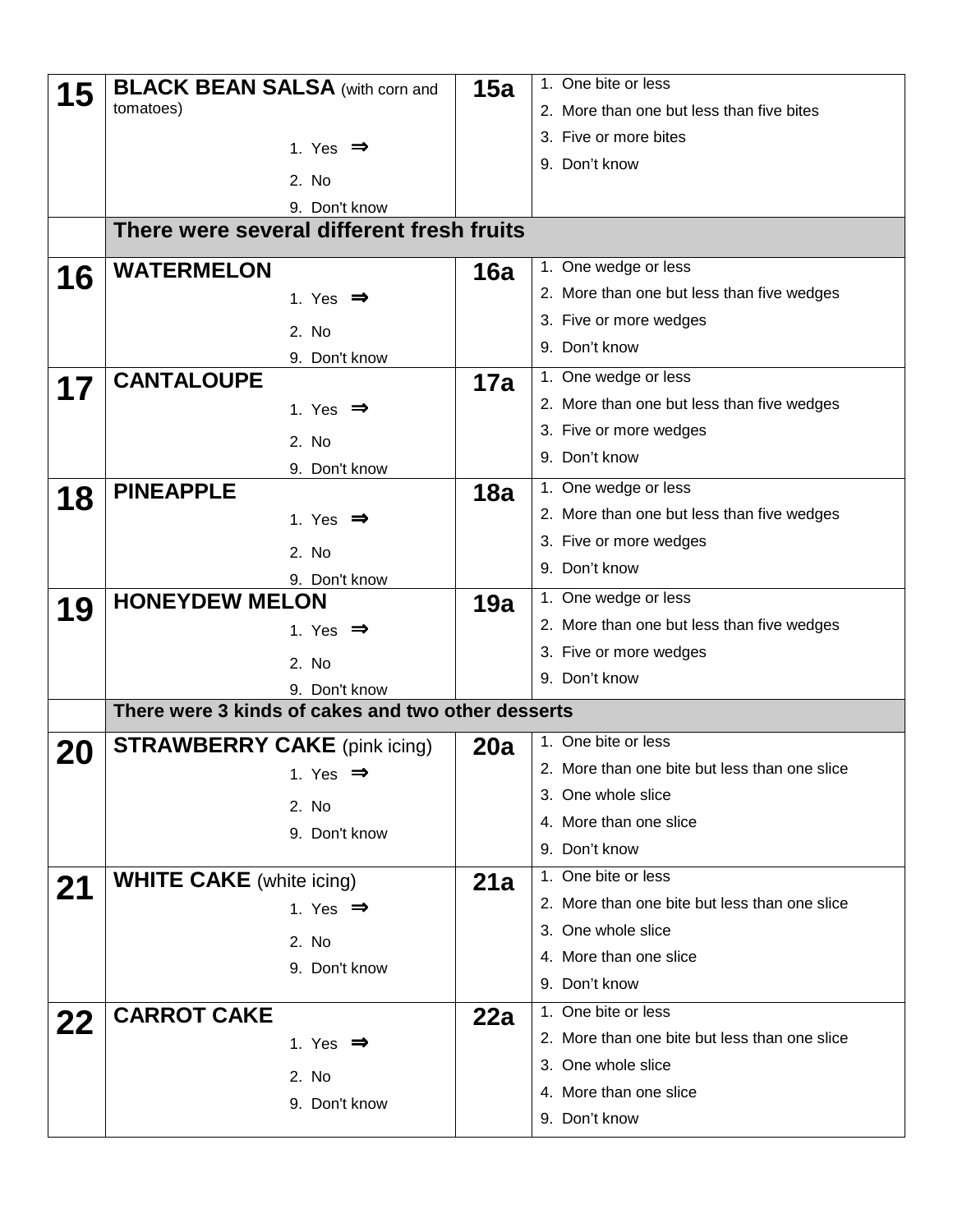|    | <b>CHOCOLATE BROWNIES</b>                                                                                               | 23a                                           |                            |                                                   |  |
|----|-------------------------------------------------------------------------------------------------------------------------|-----------------------------------------------|----------------------------|---------------------------------------------------|--|
|    | 1. Yes $\Rightarrow$                                                                                                    |                                               | # OF BROWNIES? _________   |                                                   |  |
|    | 2. No                                                                                                                   |                                               |                            |                                                   |  |
|    | 9. Don't know                                                                                                           |                                               |                            |                                                   |  |
| 24 | <b>CHOCOLATE MOUSSE</b>                                                                                                 | 24a                                           | 1. One spoonful or less    |                                                   |  |
|    | 1. Yes $\Rightarrow$                                                                                                    |                                               |                            | 2. More than one but less than five spoonfuls     |  |
|    | 2. No                                                                                                                   |                                               | 3. Five or more spoonfuls  |                                                   |  |
|    | 9. Don't know                                                                                                           |                                               | 9. Don't know              |                                                   |  |
|    | [Some of the drinks that were available were strawberry lemonade, iced tea, hibiscus tea<br>(cold), and mineral water.] |                                               |                            |                                                   |  |
|    | What did you have to drink?                                                                                             |                                               |                            | <b>FOR EACH DRINK:</b>                            |  |
| 25 | Name of Drink<br>#                                                                                                      | How served                                    | Ice?                       | <b>WRITE DOWN THE</b>                             |  |
|    | (glass,can,bottle,etc.)                                                                                                 |                                               |                            | <b>NAME OF THE DRINK,</b>                         |  |
|    |                                                                                                                         |                                               |                            | <b>THE NUMBER</b><br><b>CONSUMED, HOW IT</b>      |  |
|    |                                                                                                                         |                                               |                            | <b>WAS SERVED (GLASS</b>                          |  |
|    |                                                                                                                         |                                               |                            | CAN, BOTTLE), AND IF<br><b>ICE WAS ALSO</b>       |  |
|    |                                                                                                                         |                                               |                            | <b>CONSUMED.</b>                                  |  |
| 26 | Did you eat or taste any foods that I haven't already mentioned,                                                        |                                               |                            |                                                   |  |
|    | such as condiments, sauces, desserts, snacks, fruits, or garnishes?<br>Name of Food<br>How served                       |                                               | How much                   | <b>ASK FOR:</b>                                   |  |
|    |                                                                                                                         |                                               |                            | <b>NAMES OF FOODS,</b><br><b>DESCRIPTIONS OF</b>  |  |
|    |                                                                                                                         |                                               |                            | <b>HOW SERVED, AND</b>                            |  |
|    |                                                                                                                         | <u> 1980 - Andrea Andrew Maria (h. 1980).</u> |                            | <b>QUANTITY</b><br><b>CONSUMED</b>                |  |
|    | 4.                                                                                                                      |                                               |                            |                                                   |  |
| 27 | Do you have any leftover foods from                                                                                     | 27a                                           |                            | May an investigator come out to your              |  |
|    | the event?                                                                                                              |                                               | home to pick up this food? |                                                   |  |
|    | 1. Yes $\Rightarrow$                                                                                                    |                                               | LOCATION:                  |                                                   |  |
|    | 2. No                                                                                                                   |                                               |                            |                                                   |  |
|    |                                                                                                                         |                                               | DATES:                     |                                                   |  |
|    |                                                                                                                         |                                               |                            |                                                   |  |
|    |                                                                                                                         |                                               | TIMES:                     |                                                   |  |
| 28 | Do you know of anyone who ate<br>28a                                                                                    |                                               |                            | <b>Contact information for these individuals:</b> |  |
|    | foods from the event but did not                                                                                        |                                               | Name                       | Phone #<br>ILL?(Y/N)                              |  |
|    | attend (such as someone who ate leftovers at<br>home)?                                                                  |                                               |                            |                                                   |  |
|    | 1. Yes $\Rightarrow$                                                                                                    |                                               |                            |                                                   |  |
|    | 2. No                                                                                                                   |                                               |                            |                                                   |  |
|    |                                                                                                                         |                                               |                            |                                                   |  |